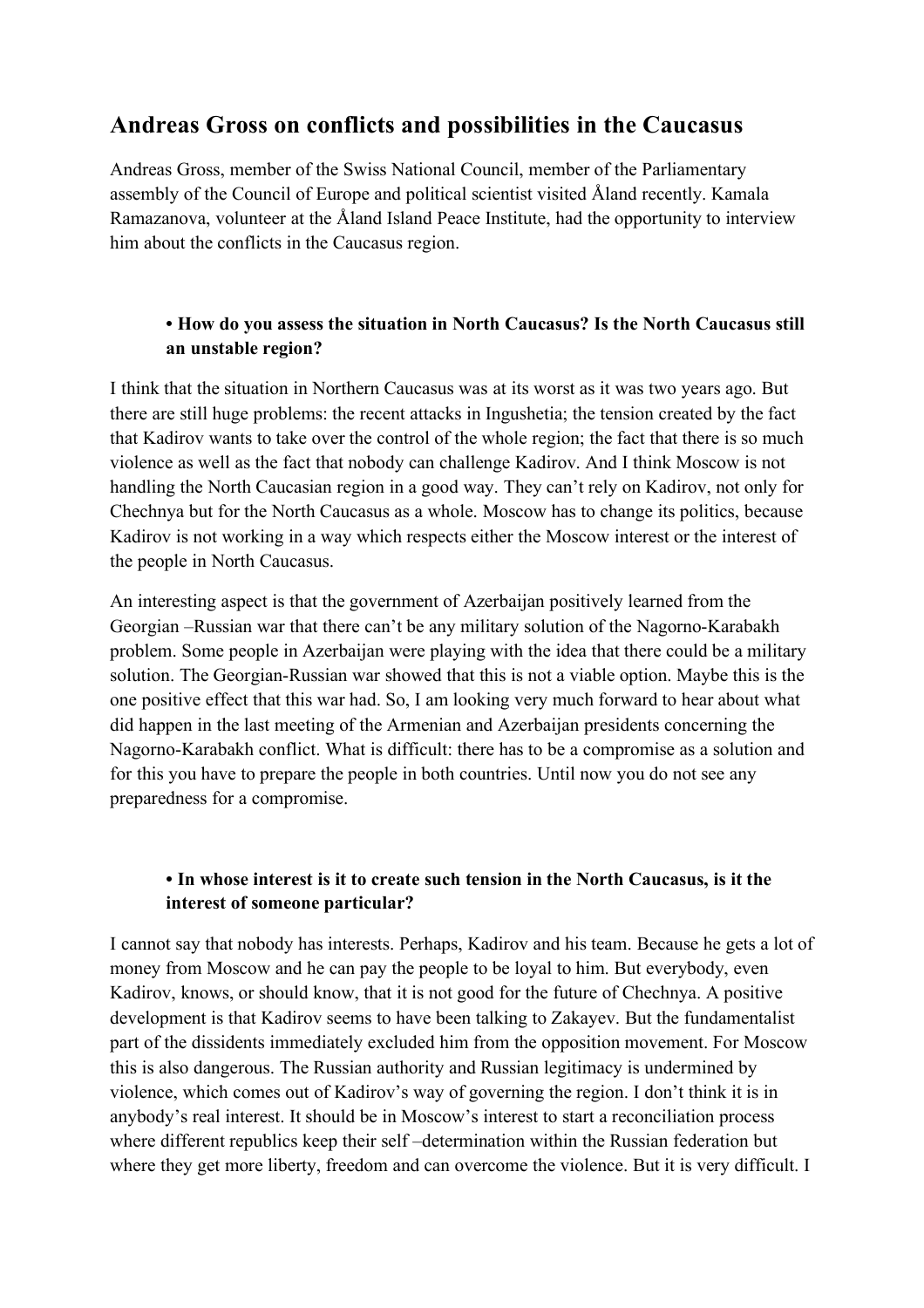would like to go there with Swiss politician and expert Dick Marty. It's our duty to try to solve this situation. There have been so many mistakes made and we should try to find a compromise! Not with the violent fundamentalist, who have no future, but with all the others.

#### **• Do you think that it is possible that the terrorist attacks that frequently occur in the North could also spill over to the South?**

I think that is a good thing now that Turkey and Armenia come together and that they want to create a good neighborhood. In a condition where you have understanding of the good neighborhood relations and especially if Armenia and Azerbaijan can solve the Nagorno -Karabakh issue with the help of maybe Russia and Turkey, then I think the terrorism can't spill over to the South Caucasus. Of course Dagestan is full of terrorists and they could move from Dagestan to Azerbaijan. But I think it can't be when Armenia and Azerbaijan solve the Nagorno –Karabakh conflict with a mutual compromise and especially if they both respect human rights and become more democratic. Democracy and human rights is a good protection against terrorism. So, I do not think there is real danger that terrorism will spill over from North to South.

## • **Do you believe that a normalization of Turkish and Armenian relations will contribute to the solving of the Nagorno-Karabakh conflict? And is it possible for Armenia to forget the so called genocide issue when normalizing their relations with Turkey?**

Absolutely, normalization of relations will assist in solving the Nagorno –Karabakh issue peacefully. This is a clear positive development. It cannot be in the interest of Azeri people that Armenia and Turkey do not have good relations. When they have good relations it can contribute to finding a compromise about Nagorno-Karabakh. Now Turkey is positively and constructively involved in the normalization of relations. After long discussions Armenia and Turkey agreed to create an international historical commission. I think it will give people a chance to do their work and to get any result in this matter. It is so positive that Turkey after two years of negotiation accepted such an international commission. And you can see a similar progress in Turkish-Kurdish relations. I am quite optimistic that the Turkish government is on a positive track. The history commission will also tackle the genocide issue in a way which serves to establish historical truths and help the Armenians to reconcile and the Turks to face their historical responsibility.

### **• Can you see that there is a progress or positive track in the resolution of the Nagorno-Karabakh conflict?**

Of course I see it. But the most positive progress is that both sides have learned from Georgia that military resolution of the conflict is no option. Perhaps there are different opinions inside